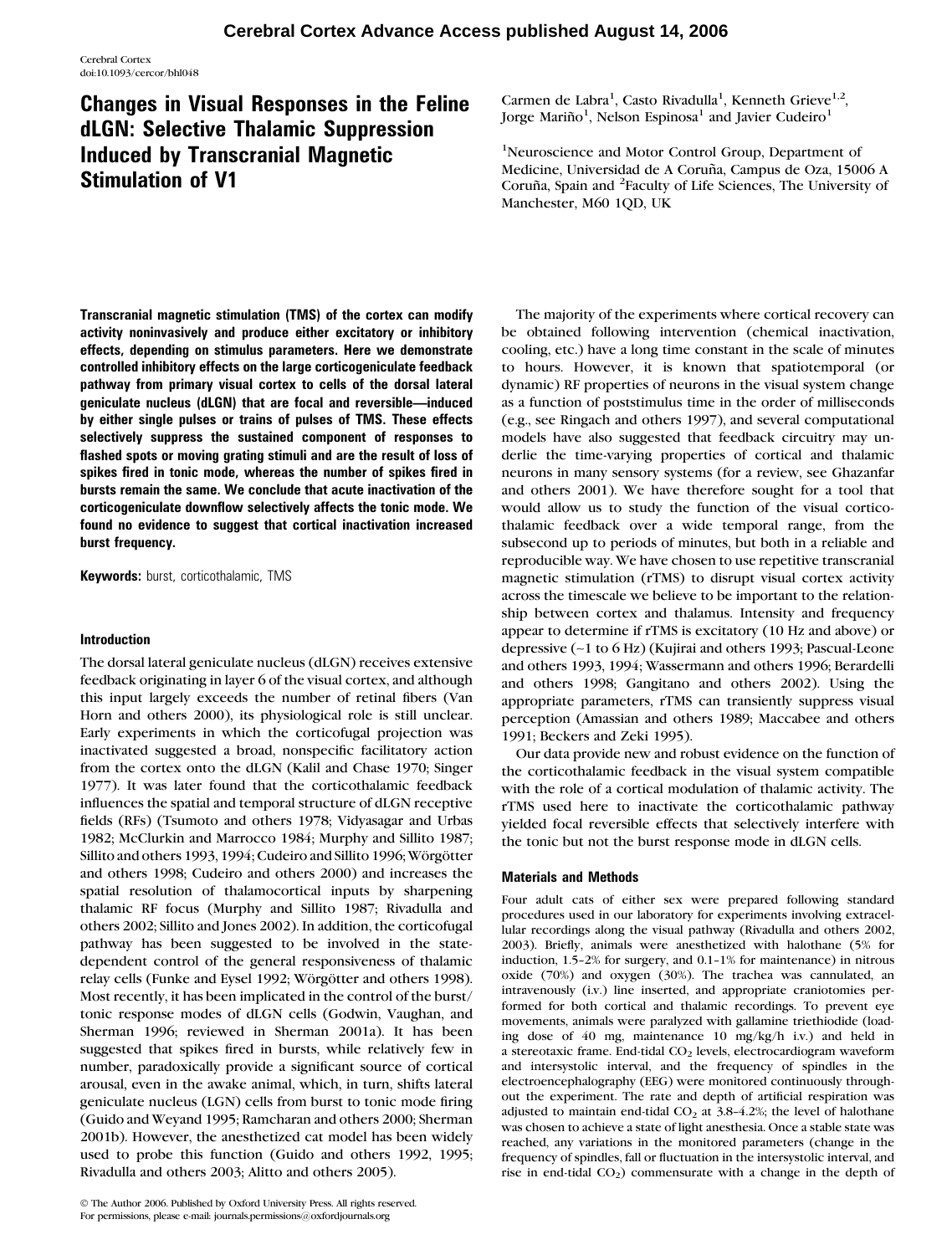anesthesia were compensated for by alterations in the level of halothane. Management of anesthesia was based upon spectrum of measures and is in keeping with the guidelines given by the UK Home Office. Wound margins were treated with lidocaine hydrochloride administered subcutaneously. Ear bars of the stereotaxic frame were coated with lidocaine gel. The eyes were treated with atropine methonitrate and phenylephrine hydrochloride, protected with zeropower contact lenses, and brought to focus on a semiopaque tangent screen 57 cm distant using appropriate trial-case lenses. Visual stimuli were viewed monocularly through 3-mm artificial pupils. To further reduce possible eye movement artifacts, rigid posts were fixed to the sclera and attached to the stereotaxic frame. At the end of the experiment the animal was killed by anesthetic overdose and, where required, tissue taken for histological examination. The procedures conformed to the Spanish Physiology Society and the International Council for Laboratory Animal Science and the European Union (statute nr 86/809).

## Data Acquisition and Analysis

Computer-controlled visual stimuli comprised sinusoidal drifting wave gratings and flashing spots of different diameters (Lohmann Research Equipment, Castrop-Rauxel, Germany), which were presented on a computer monitor with a mean luminance of  $14 \text{ cd/m}^2$  at a contrast of 0.6 and refresh rate 128 Hz.

#### Magnetic Stimulation

The rTMS was carried out with a MagStim Rapid system (The MagStim Company Ltd, Whitland, UK) equipped with 2 boosters and applied to the occipital cortex of cats via a figure-of-eight coil (2 *3* 25 mm). The midpoint of the coil was centered over the interhemispheric cranial suture at the level of area 17 (Horsley-Clarke antero-posterior [AP] 0 to –6, Medio-lateral [ML] 0) directly touching the exposed bone. The coil was fixed by a mechanical arm at an angle of about  $60^{\circ}$  (wings located laterally) with the handle pointing up and backwards (see Fig. 1A, left). In terms of stimulation frequency, we utilized 2 different protocols (see Fig. 1A): 1) 1 Hz, that is, one pulse per second; this protocol was utilized with the flashing spot paradigm, varying the time interval between transcranial magnetic stimulation (TMS) (see below) and visual stimu-



**Figure 1.** Diagrammatic representation of the methods employed. (A) Cartoon of the approximate position and orientation of the ''figure-of-eight'' TMS coil, placed directly in contact with the exposed skull of the animal—craniotomies were performed only for the insertion of electrodes. The right side illustrates the 2 rTMS paradigms—1-Hz or single stimulus pulses (above) and our " $6@0.1$  Hz" rTMS. (B) During longer recording periods, it was necessary to remove the stimulus artifact from the spike-counting process—here we illustrate the software approach to analyze spike events as clusters and the clear separation of the neuron and the artifact. During our rTMS, the very short duration of the stimuli caused only minor loss of spiking events (lower illustration).

lation (total number of stimulus pulses/run ranged from 40 to 60) and 2) modified rTMS, in which we administered repeated 6-Hz pulses of 1-s duration, at a frequency of 0.1 Hz, that is, a train of 6 pulses in 1 s (6 Hz), repeated every 10 s (0.1-Hz intertrain interval). The total number of trains administered then varied between 6 and 8 (note that for evaluation of TMS effect on spontaneous activity, the number of trains increased to 30), according to the number of trials recorded, with the total number of pulses administered ranging from 36 to 48 per run. We refer to this as the 6@0.1 Hz protocol.

Using the data supplied by the manufacturer (http://www.magstim. co.uk), we calculate that the magnetic field strength on the cortical surface (3 mm from the coil) of our 50% stimulation is 1.5 T, giving rise to an electric field strength of 220 V/m, higher than those reported in other studies (e.g., see Moliadze and others 2003) but appropriate for our coil dimensions and geometry.

The statistical significance of the magnetic stimulation induced changes was determined by using analysis of variance (ANOVA) (with Bonferroni correction applied) and Wilcoxon test. Results were deemed to be significant when  $P \le 0.05$ .

For this study, all TMS parameters were optimized to produce cortical suppression in the region of cortex below the coil (see Discussion).

#### Cortical and dLGN Recordings

In the majority of experiments, cortical activity was continuously monitored: multiunit ''hash'' was recorded through low-impedance electrodes (FHC, Bowdoinham, ME) implanted in the deep layers of V1. In addition, in 3 experiments, single-unit activity in the deep layers of V1 was recorded using high-impedance tungsten microelectrodes.

At the level of the dLGN, single units were recorded extracellularly using tungsten microelectrodes (FHC) vertically inserted through a craniotomy. All observations were made in the dLGN A laminae in an area less than 12° from the area centralis. The sample includes X and Y cells that were differentiated on the basis of a battery of standard tests, including the null test (linearity of spatial summation), RF size and eccentricity, type of response to flashing spots, and presence or absence of shift effect (Enroth-Cugell and Robson 1966; Cleland and others 1971; Shapley and Hochstein 1975; Derrington and Fuchs 1979). Waveforms and time stamps were stored (Plexon Inc., Dallas, TX) and off-line spike sorting (OSS) was used to assess adequate isolation of spikes. OSS allowed us to isolate individual waveforms from noise and also remove the artifact induced by TMS (Fig. 1B).

## Experimental Design

The experimental protocol involved isolation of a single unit at the level of the dLGN and the precise mapping of its RF size and position and responsiveness to visual stimuli (flashing spots or drifting sinusoidal gratings of optimal temporal and spatial frequencies), with concurrent measurement of cortical activity. This was followed by a period or periods of application of rTMS interlaced with the same visual stimuli, followed by a period of recovery.

#### Responses to Visual Stimulation

As previously shown in psychophysical experiments, there is an optimum temporal interval between TMS and the presentation of a visual stimulus where TMS-suppressive effects are maximal (Pascual-Leone and others 1999; Walsh and Rushworth 1999; Juan and Walsh 2003). Therefore, in initial experiments and on the basis of the likely temporal progression of the visual signal through the thalamocorticothalamic loop, we decided to explore a range of temporal intervals by systematically varying the TMS time application around the presentation of the stimulus from –80 (TMS first) to +80 ms (TMS after) in 10-ms intervals.

#### Center--Surround Interactions

As demonstrated in experiments using decortication, a major characteristic of the influence of cortical feedback on dLGN cell visual responses seems to be an enhancement of the strength of the center- surround antagonism in the presence of moving stimuli, leaving the responses evoked with static stimuli (e.g., flashing spots) less affected (Murphy and Sillito 1987; Rivadulla and others 2002). Thus, here TMS was used to study the effect of cortical feedback on dLGN cell area summation properties. Visual stimuli consisted of flashed spots of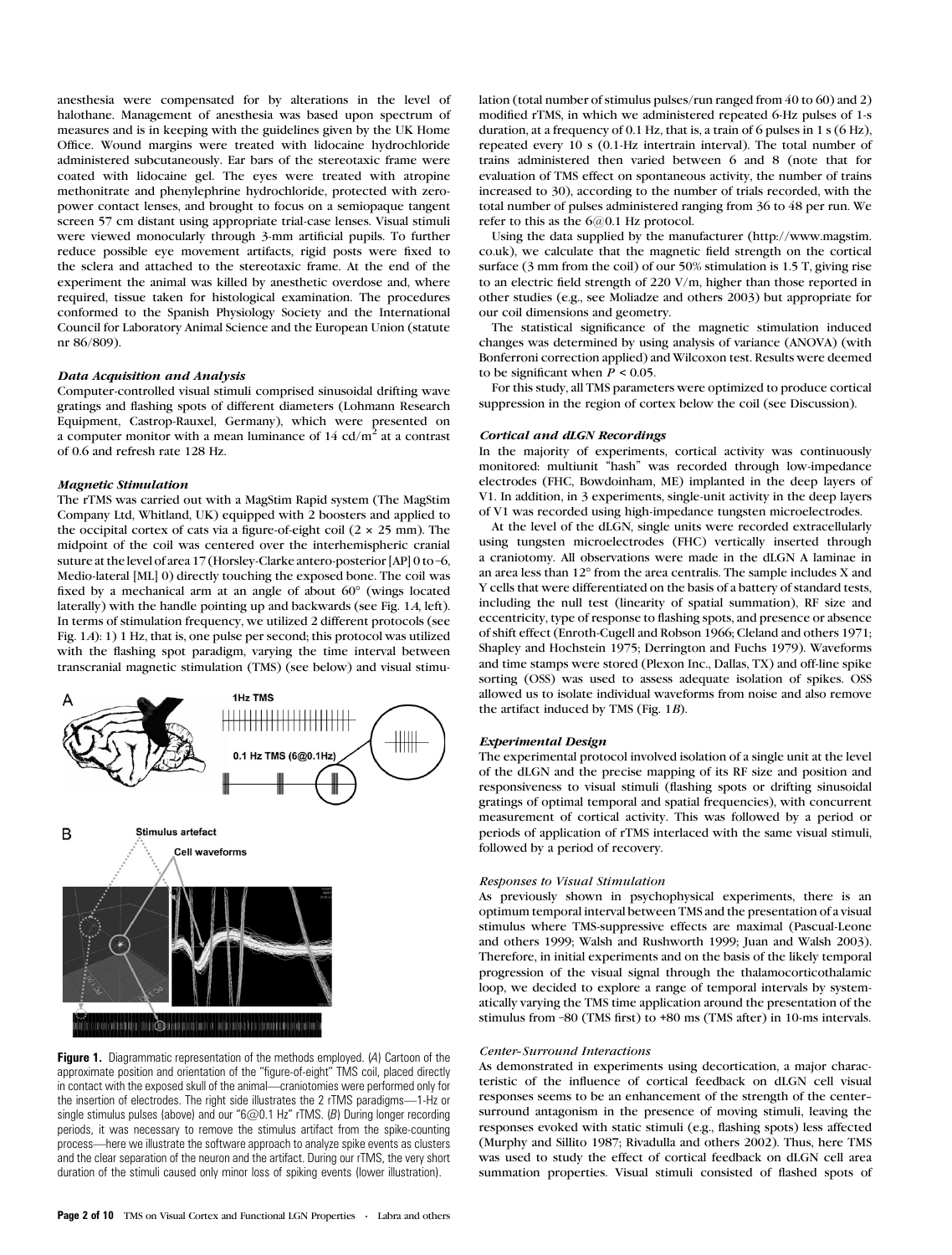varying diameter centered on the RF. Based on results derived from Responses to Visual Stimulation above, here TMS single pulses were applied 40 ms before each stimulus presentation. Here we defined the optimum response as that diameter which elicited the maximum response; the nonoptimal stimulus used for analysis was the largest stimulus used that still elicited a significant effect.

The rTMS and Visual Responses: Regulation of Response ''Mode'' Trains of TMS pulses, applied repeatedly, allowed prolonged duration cortical blockade. We used this to further investigate visual responses using the longer duration stimuli such as drifting gratings. Here we applied the "6@0.1 Hz" paradigm described above. Each trial then lasted 10 s, and the grating was presented continuously. We routinely collected spikes over at least 6-8 trials. In this paradigm, we also analyzed the spike firing in terms of burst versus tonic mode. Visual responses were separated into spikes that were considered to be ''tonic'' and those in ''bursts'' and counted, as has been previously described (Guido and others 1992; Lu and others 1992; Rivadulla and others 2003). A burst consisted of at least 3 consecutive spikes with interspike intervals less than 4 ms, preceded by a silent period of at least 50 ms (for the justification of these criteria, see Rivadulla and others 2003). All spikes that did not meet these criteria were considered as tonic. In burst analysis of this data, we carefully tried to avoid false-positive bursts due to contamination from a second neuron, not only continuously monitoring the waveforms but also repeatedly examining the RF of each cell using sparse noise mapping and routinely performing autocorrelograms to verify the presence of a complete refractory period.

# **Results**

The results presented here are derived from 34 cells recorded in the A laminae of the dLGN with RFs within  $12^{\circ}$  of the area centralis. The LGN sample comprised 18 X, 13 Y, and 3 unclassified cells. There were no obvious distinctions between the action of TMS pulses on X or Y cells or the ON and OFF center subgroups. The experimental paradigm is illustrated in Figure 1. We also recorded from 5 cortical cells directly beneath the TMS coil during simultaneous visual and TMS stimulation.

#### Visual Cortical Responses to Local TMS

In 3 experiments, we recorded visual-driven activity from single cortical cells during TMS stimulation. We evaluated the effect of a single TMS pulse of 50% maximal output strength, applied to the visual cortex. The histogram in Figure 2A shows the visual response of a layer 6 cortical cell before (left) and during TMS (right). Responsiveness recovered shortly after stimulation ceased. Figure 2B shows the average visual suppression of 5 different cortical neurons to TMS. In no case did we observe a facilitatory effect of TMS on the cortical visual response.

# LGN Cell Responses to Visual Stimulation

We used the TMS paradigm described above to examine visual responses evoked by a flashing spot on the RF center of dLGN cells. A full set of test conditions was applied to a subset of 14 cells (7 X, 5 Y, and 2 unclassified).

For punctuate disruption of corticogeniculate activity via TMS, we emphasize 3 points: the effect selectively disrupted the sustained versus the transient component of the visual response, the typical effect was a decrease in the visually evoked response, and the timing of the delivery of TMS relative to the delivery of visual stimulation was critical.

Figure 3A shows a typical example. The decrease in the visual response is most obvious in the later component of the visual response of this cell. This is an ON center Y cell; on the left is the control and on the right is a peristimulus time histogram (PSTH)



Figure 2. The effect of TMS pulses on V1 cell visual responses. (A) Responses of a cortical cell recorded during 1-Hz TMS. A potent visual response is seen during control visual stimulation.  $(B)$  The visual response is markedly reduced during TMS.  $(C)$ A summary histogram for the sample of 5 cells. The bar represents the standard error of the mean. The line below each of the PSTHs indicates the time for which the flashed visual stimulus was on.



Figure 3. The effect of single TMS pulses on dLGN cell visual responses. (A) Responses of a single Y ON center dLGN cell before (control) and with single TMS pulses delivered each trial 40 ms before the onset of the visual stimulus. Although the effect on the dLGN was to reduce both spontaneous activity and the sustained visual response, the transient component was unchanged. The line below each of the PSTHs indicates the time for which the flashed visual stimulus was on.  $(B)$  Summary histogram for the sample of 14 cells.

of the visual response when TMS is delivered 40 ms preceding the visual stimulus. The reduction in the later (sustained) component of the response is very clear, 70% (from 69 to 21 spikes) versus  $14\%$  drop in the early (transient) response (60-52 spikes). Figure 3B shows the summary statistics for our sample of 14 LGN cells analyzed.

Figure 4 demonstrates the importance of the timing of the TMS pulse and visual stimulus onset. Significant changes in visual responses were only obtained when TMS was applied before the visual stimulus. This is easily seen in the PSTHs in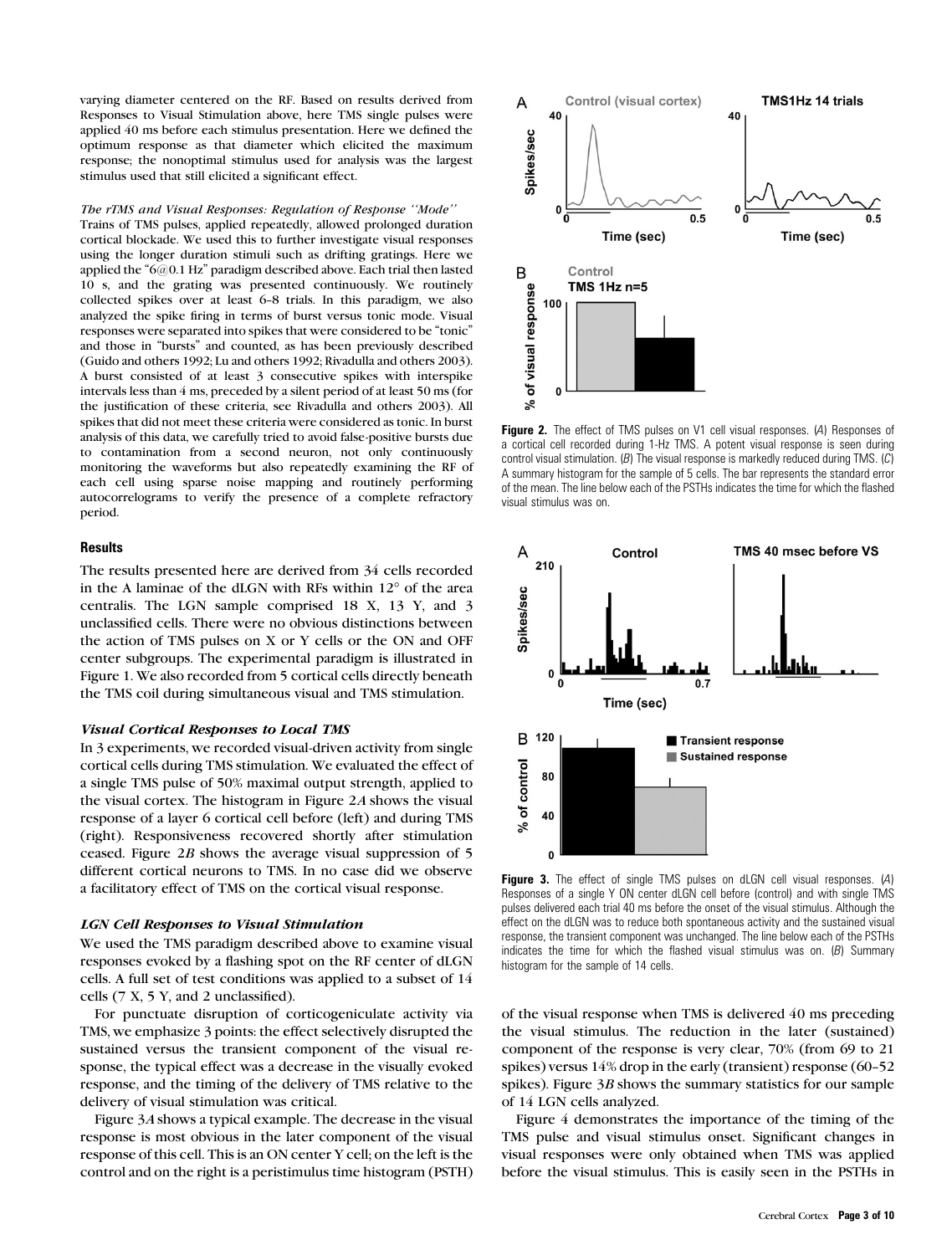

Figure 4. Critical timing and the effect of single TMS pulses on dLGN cell visual responses. (A) Visual responses of a single Y, ON center cell shown in control conditions in the upper PSTH. A 200-ms visual stimulus comprising a spot of light covering the RF center was repeatedly shown and the responses averaged over 20 trials, bin size 10 ms. In the lower row, this is repeated. Here a single TMS pulse was applied to the cortex during each trial at a time relative to the onset of the visual stimulus as indicated below each PSTH. The pulse was given both before (left PSTHs) and after (right PSTHs) the start of the visual stimulus. (B) A second example, in this case, an X, ON center cell, arranged as in Figure 2A. Here, however, all TMS pulses were given either just before (40, 20, and 10 ms, left 3 PSTHs) or concomitantly (right) with the onset of the visual stimulus. In both (A) and (B), the line below each of the uppermost PSTHs indicates the time for which the flashed visual stimulus was on, and this applies to all PSTHs in the figure. (C) Bar histograms of the change in response magnitude as a function of the relative interstimulus interval between TMS and the visual stimulus. Bars are the average change across the sample of 14 cells, and error bars indicate the standard error of the mean. \*, significantly different from the control value. Upper histogram, transient (initial) component of the visual responses; lower histogram, sustained (late) component.

Figure 4A. The upper PSTH shows the visual response of the dLGN cell in the absence of TMS and the 4 lower show the same dLGN cell with TMS applied at times relative to the start of the visual stimulation, indicated below each PSTH. The cell was affected only by a TMS pulse given prior to the onset of the visual stimulus, and this resulted in a decrease in the sustained component of the response. TMS following this point was ineffective. When TMS was applied 40 ms before the visual stimulus, there was no reduction in the initial component of the response (total number of spikes 101 in both cases), but in the later component, there was a decrease of 46% (number of spikes dropped from 85 to 45). A second example is shown in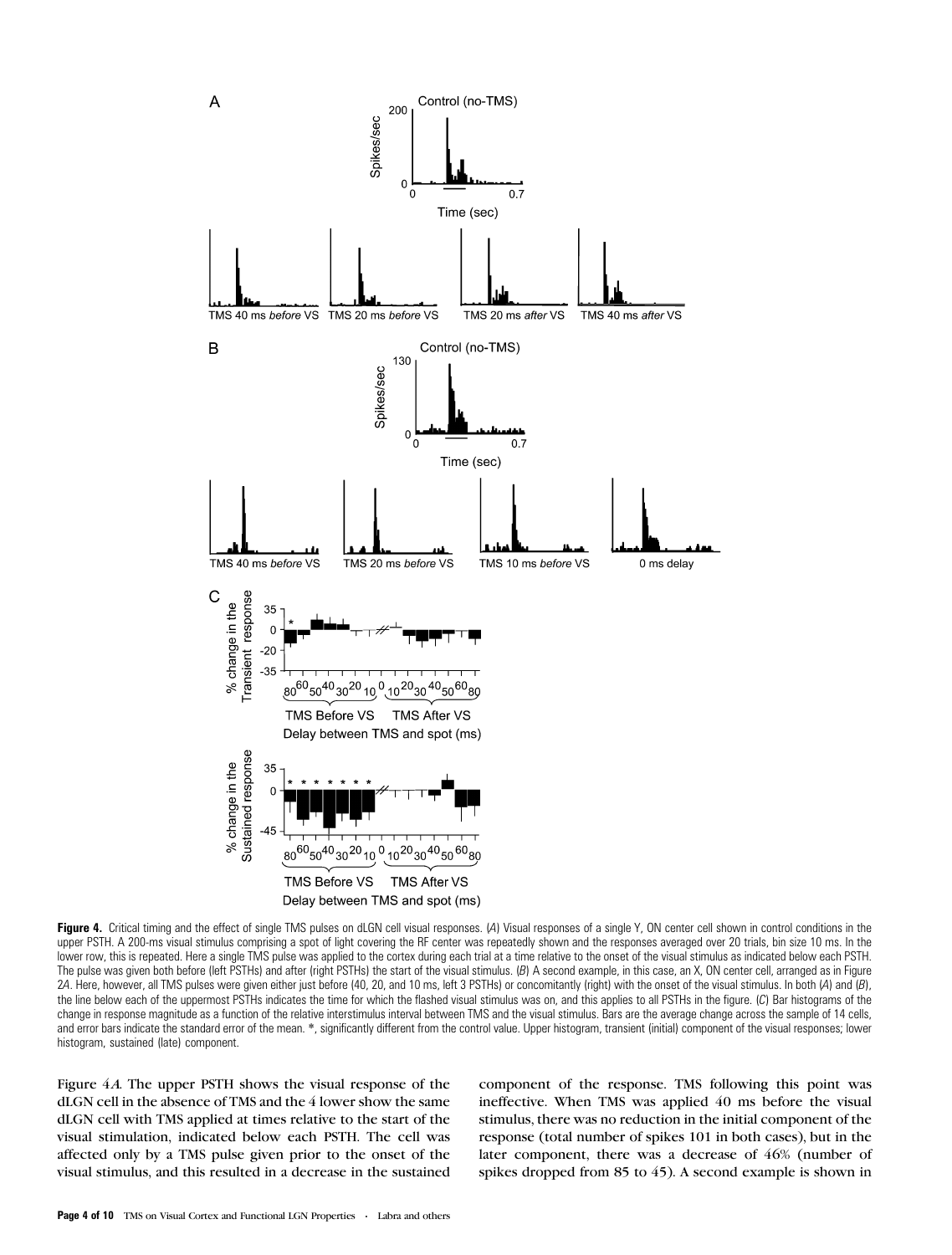Figure 4B. The effect of TMS on responses is clearly dominated by the loss of the later component, showing 85% reduction  $(82-13$  spikes) versus  $30\%$   $(150-99)$  in the initial part of the response. This tendency to affect the later responses more than the initial component was evident in all cells shown to have significant separable components in their visual responses.

Figure  $4C$  shows the data summary for the sample of 14 cells. The optimum interval varied on a cell-to-cell basis, although there was no systematic relationship between this interval and the type of cell being tested. Disrupting visual cortical activity using single pulse TMS produced a decrease in visual responsiveness at the level of the dLGN most prominent on the later component of the responses and was time locked to the interval between the presentation of the visual stimulus and the TMS. The top histogram refers to the initial onset component of the visual response. Here TMS is essentially ineffective; we found only a small significant effect when TMS was applied 80 ms before the visual stimulus. Effects on the sustained response are shown in the lower histogram. Significant differences were achieved for all the situations when TMS was applied before the stimulus ( $P \le 0.05$ , ANOVA), with the greatest effect obtained at 40 ms time difference  $(34 \pm 6\%, P \le 0.01, ANOVA)$ .

These effects appear to be the result of selective interruption of the corticogeniculate pathway. When the TMS coils were placed over somatosensory cortex that is physically closer to the dLGN, TMS pulses had no effect on dLGN visual responses (data not shown).

#### **Center-Surround Interactions**

Flashed spots of varying diameter were centered on the RF, and as demonstrated above, TMS significantly reduced the LGN cell visual responses. Stimuli restricted to the RF center were more affected by TMS than larger stimuli that also included the surround. The tuning curve illustrated in Figure 5A gives an example. This cell responded best to a stimulus of  $2^\circ$  in diameter, and responses were weaker for larger stimuli. Importantly, the reduction following TMS is most obvious for the optimal response, and the nonoptimal responses are almost unaffected. The changes in tuning follow from an effect on the sustained component of the response. TMS had minor influence on the transient visual response but seriously decreased the sustained component (Fig.  $5B$ ). Figure  $5C$  summarizes the data for all 9 cells tested and compares the percentage of suppression for the optimal  $(21 \pm 4\%)$  and nonoptimal diameter stimuli  $(11 \pm 5\%)$ . Although in both cases, responses following TMS were significantly reduced compared with control ( $P < 0.05$ , Wilcoxon), they were also significantly different from each other, suggesting that disrupting cortical feedback mainly affects the optimal stimulus ( $P < 0.05$ , Wilcoxon).

### Effect of Changing TMS Frequency on dLGN Cell Activity

Single pulses of TMS clearly had an effect on visually driven activity. They also had an effect on spontaneous activity. Figure 6A shows the cumulative result of 58 s of TMS at 1 Hz on one cell. Time 0 is the onset of each single TMS. Activity was consistently depressed for ~500 ms and then recovered. Varying the temporal parameters had a marked influence on both the degree of suppression of spontaneous activity and the time course of recovery. Whereas 1-Hz TMS suppressed activity for  $\sim$ 500 ms, trains of pulses (6 pulses per train delivered at 6 Hz) with an intertrain interval of 10 s (our  $6@0.1$  Hz paradigm, see



Figure 5. Center-surround antagonism and the effect of TMS. (A) Single-cell data for an X, ON center LGN cell. The tuning curve (solid line) shows the size of the RF as measured using spots of different sizes flashed over the center of the RF. As is typical of dLGN cells, the responses first rose to peak value as the RF center was filled and then fell as the surround was further engaged. When TMS was applied to the cortex (dashed line), response magnitude fell but was most suppressed when the stimulus was the optimum size for the RF. Visual responses obtained with nonoptimal stimuli, smaller or larger than the optimal, were less affected by TMS. The dotted horizontal line represents spontaneous activity. (B) Variation of the responses seen in (A) separated into transient and sustained components, for each size of the stimulus. Note that only the sustained response is significantly reduced.  $(C)$  Data from the whole sample further demonstrating this effect. The bar histogram shows the degree of response suppressing seen to each cell's optimum stimulus (black bar, left), compared with the degree of suppression elicited when the visual stimulus was nonoptimal (i.e., the largest size tested that still elicited a measurable visual response, gray bar, right). Responses are shown as the mean value for 9 cells, with the standard error of the mean.

Materials and Methods) exhibited both greater depression (maintained for at least 10 s until the next train was applied, Fig. 6B) and a longer period needed for recovery ( >2 min, Fig. 6C). More quantitative analysis of the data for the whole sample  $(n = 14)$  is shown in Figure 6D. TMS at 1 Hz reduced spontaneous activity by  $24 \pm 8\%$ , whereas the reduction obtained with TMS at  $6@0.1$  Hz was  $33 \pm 6\%$ , but this was of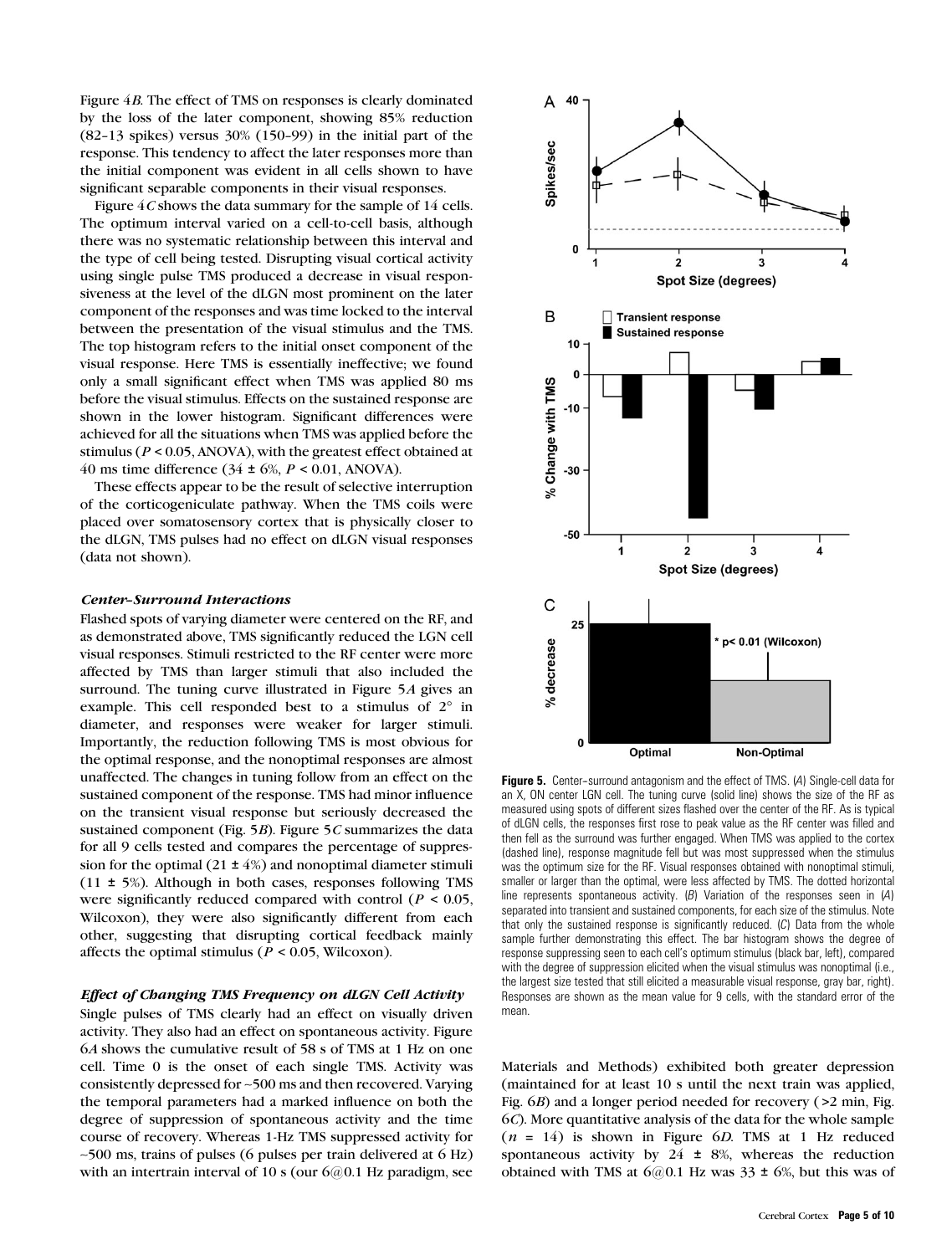course extended by at least an order of magnitude in the time domain following the 6@0.1 Hz stimulation.

# Cortical Input Influences the Mode of Response in the dLGN

TMS delivered using the 6@ 0.1 Hz allowed longer, continuous periods of blockade. We used this to explore responses over longer periods and were especially interested in the responses



spontaneous activity of a single dLGN X, OFF center cell. The PSTH shows the control activity (gray) and that during the TMS protocol (black). Activity is reduced by the TMS, but not throughout the recording cycle. Activity is normal at the start of the trial, falls rapidly thereafter, but recovers approximately half way through each of the 1-s records. Results are the average of 58 trials. (B) The TMS protocol gives a 1-s burst of 6 Hz 50% intensity pulses at 0.1-Hz intertrain interval, that is, one train each 10 s (see x axis)—our 6@0.1 Hz stimulus protocol (see Materials and Methods). Control responses in the absence of TMS are again shown in gray and those with TMS in black. Here suppression lasted throughout the longer 10-s recording interval. (C) The protocol applied in  $(B)$  above is here shown on a cell in which the TMS pulses were applied during continuous recording over a single 540-s period. Here the effectiveness of the TMS can be seen to be continuous, without recovery such as that seen in (A), and to outlast the period of application by many seconds.  $(D)$  Quantification of the degree of suppression seen using the 1-Hz TMS and the 6@0.1 Hz TMS protocols. Note, however, that even though the TMS seemed to be only slightly more effective in strength, its temporal dynamics were greatly different.

to sinusoidally modulated drifting gratings, which generated the larger number of spikes necessary for analysis of firing mode.

Figure 7A shows the responses evoked from an ON Y cell by a drifting grating in control (gray line) and following TMS (black



Figure 7. Effect of cortical TMS on dLGN cell burst and tonic firing. (A) Responses of a single dLGN Y, ON center cell to a drifting sinusoidal drifting grating. Again control responses are shown in gray. Here the responses in black are seen during application of the 6-Hz TMS protocol to the cortex. Responses are again suppressed. (B) Variation of the responses seen in (A) separated into spikes fired in bursts, and those fired in tonic mode, for each cycle of the grating. Note that only the tonic spike count is significantly reduced, and the burst count is unaffected. (C) Average change for the whole visual stimulus. Values have been normalized to those seen in the control situation (left) and are expressed as a percentage of this during rTMS, right. (D) Data for 11 cells analyzed as in (C) again, clearly only tonic spikes are reduced in number, burst spikes are unaffected by the TMS protocol. Values are shown ±1 standard error of mean.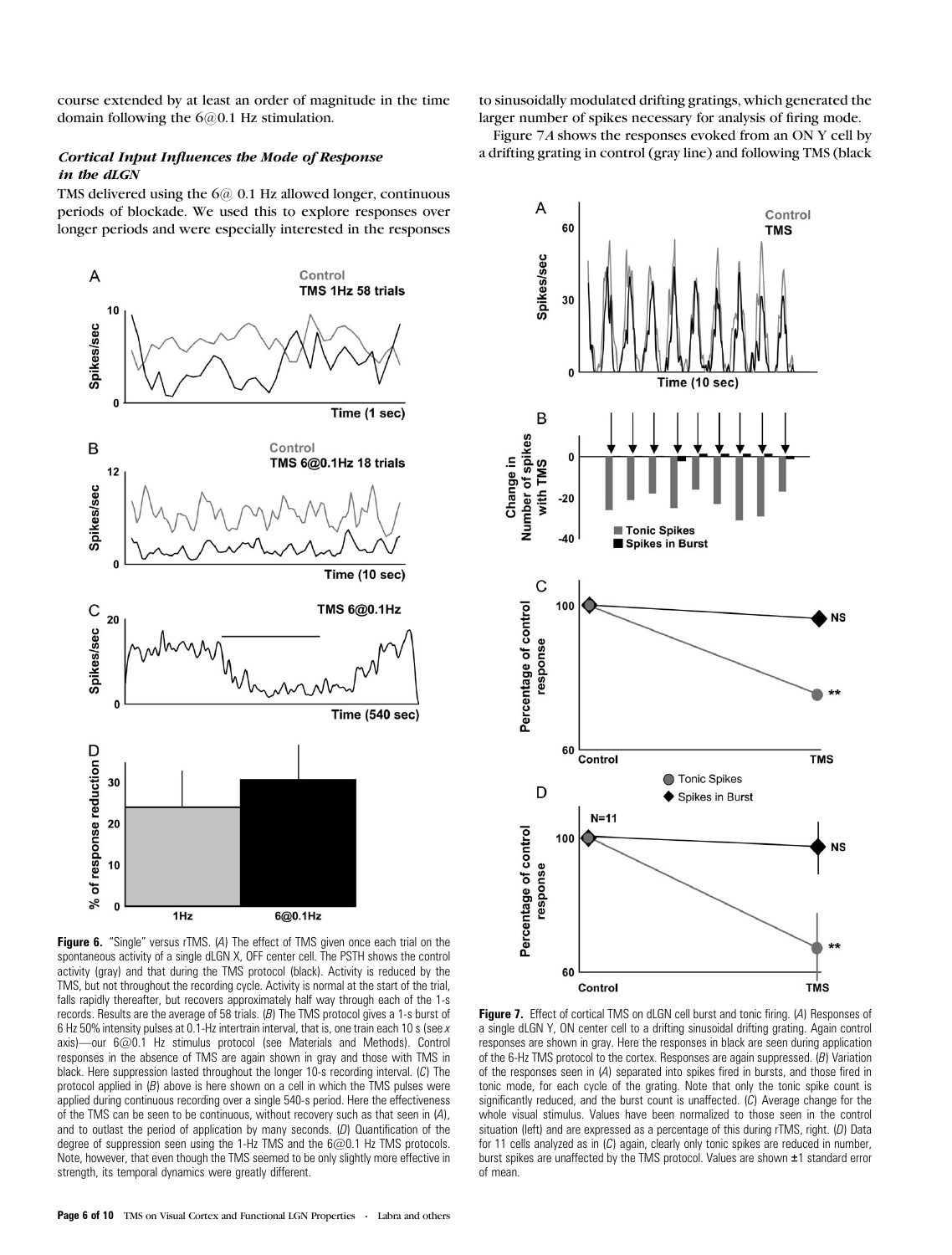line). The control showed a typical modulation of the activity, phase locked to the temporal frequency of the stimulus. TMS produced a reduction in the total visual response (27%). Close observation suggested that TMS affected the duration of the response to each cycle of the grating, effectively shortening the response period (see also Fig. 8), removing the more ''sustained'' spikes, much as was seen for static flashed stimuli above. Full recovery (not shown) took 10 min. For all 11 cells studied with this protocol, we obtained similar results.

This response pattern to a drifting grating after TMS is reminiscent of that obtained by others when relay cells fire in burst mode (Guido and others 1992, 1995; Sherman 2001a). Interestingly, we have found a direct relationship between the decrease in the visual response and tonic firing. Figure 7B illustrates this relationship for the cell shown in Figure 7A. When the visual response was divided into spikes fired in tonic and burst modes (see Material and Methods), the number of spikes fired in bursts (and also the total number of bursts) was unaffected by the TMS protocol, whereas the number of spikes fired in tonic mode was significantly reduced, showing this reduction evenly through each cycle of grating presentation.



Figure 8. Reproducibility of TMS effects on tonic firing. (A) A second example of the protocol illustrated in Figure 7A, here the dLGN X, ON center cell is stimulated with a sinusoidal drifting grating. The reduction induced by application of TMS (black line) is obvious, as is the change in shape indicating the selective loss of the more ''sustained'' component of the grating response.  $(B)$  Variation of the responses seen in  $(A)$ separated into spikes fired in bursts, and those fired in tonic mode, for each cycle of the grating. As in Figure 7, the tonic spike count is significantly reduced, and the burst count is unaffected. (C) The protocol is repeated 3 times, and the analysis demonstrates again the remarkably selective effect on tonic firing, with complete recovery following the application of TMS. Recovery is not immediate but on a timescale commensurate with the dynamics suggested by Figure 6C above.

This is most clearly seen for summed data, as shown in Figure 7C—tonic spike activity is significantly reduced, and the burst activity unaffected. This result was typical of the sample of 11 cells tested, as illustrated in Figure 7D, where again there is no significant change in the number of spikes fired in bursts during controls and the TMS-affected responses ( $97 \pm 14\%$  of control,  $P > 0.05$ , Wilcoxon), whereas tonic spikes were significantly reduced, on average to  $67 \pm 7\%$  ( $P < 0.05$ , Wilcoxon) of the control value. It is important to note that whereas the number of spikes fired in bursts was unchanged, the percentage of the total number of spikes fired during the response (a measure often seen in the literature) was increased—this was simply a consequence of the overall reduction in spike numbers.

Figure 8A shows a second example of the effect of this more prolonged block of cortical activity during stimulation with a drifting grating. The effect on the more sustained component of the response is here clearly visible. Again, in Figure 8B, the effect is clearly derived from a reduction in tonic mode firing, and burst mode is unaffected. More importantly, as shown in Figure 8C, the same protocol was applied 3 consecutive times over a time course of about 40 min, with similar results each time: a fall in the total number of spikes with no significant change in the number of spikes fired in bursts. Although the reliability of this effect in this case seems remarkable, this was also seen in other cells ( $n = 4$ ) where the protocol was applied several times.

## **Discussion**

TMS has been extensively used to explore the nervous system, clinically and experimentally. From these studies, including the evaluation of feedback projection on perception (Pascual-Leone and Walsh 2001; Juan and Walsh 2003; for a review, see Merabet and others 2003), we know that TMS pulses can be precisely linked to a sensory stimulus and the duration of the observed effect can be controlled, varying from milliseconds to minutes, by changing the stimulation parameters, that is, number and frequency of magnetic pulses (Pascual-Leone and others 1998; Fitzgerald and others 2002). Here we use rTMS at different frequencies applied to the visual cortex to study cortical influences on thalamic responses. This represents, to our knowledge, the first attempt to use rTMS to evaluate feedback influences at the cellular level. The results of these experiments are consistent with the idea that the visual cortex provides a tonic depolarization to the LGN, increasing the RF center evoked responses in the short timescale. However, like large inactivations or ablations, our rTMS effectively silences large areas of the visual cortex—more subtle effects may follow local disturbances and may include both excitation and inhibition (Sillito and Jones 2002; Moliadze and others 2003) or changes restricted to local regions of visual space.

#### Technical Considerations

Stimulation frequencies of 1 Hz are considered to be ''lowfrequency'' stimulation and expected to induce depression of cortical activity (Chen and others 1997; Boroojerdi and others 2000; Maeda and others 2000). We directly confirmed this by simultaneously recording activity in the visual cortex. TMS pulses, delivered at 50% intensity to visual cortex, reliably reduced cortical activity for ~500 ms. This contrasts with a previously published study in a similar experimental preparation (but with some methodological differences, Moliadze and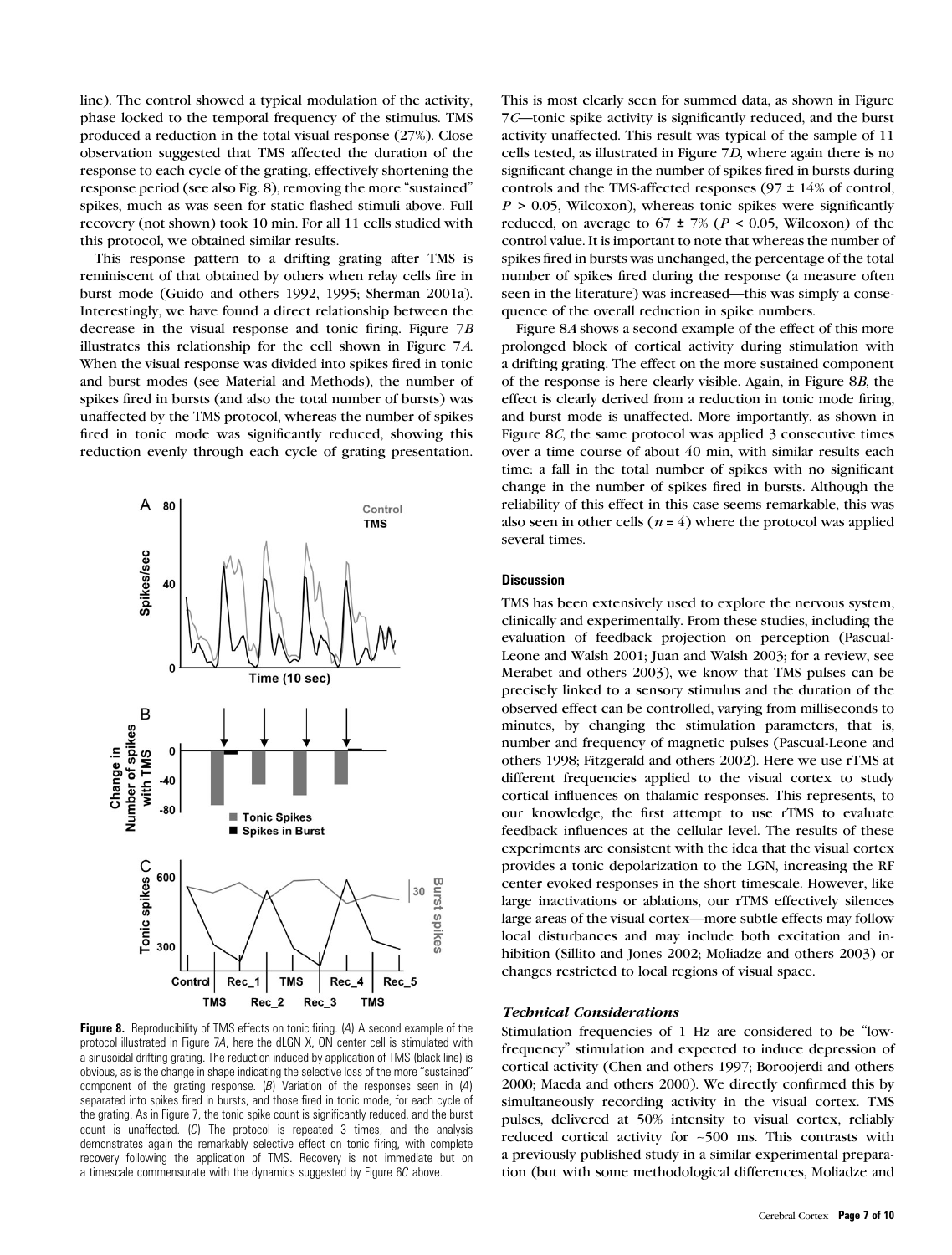others 2003) showing that stimulation intensities higher than 50% creates a 200-ms period of depressed activity in the visual cortex, followed for a transient rebound (up to 500 ms) and a later depression. The differences in the nature and duration of the effect seen by these authors (Moliadze and others 2003) and ours could be methodological. Our induction coil was smaller (double small 25-mm coil), able to create higher intensity magnetic field (4 versus 3 T), and was seated on the skull, whereas Moliadze and others (2003) placed their coil 10 mm away from the cortex; hence, a similar output (i.e., a similar percentage of maximum strength) from our stimulator could induce a higher magnetic field in the cortex. We calculate that at a distance of ~3 mm from the skull, the 50% TMS strength will result in a magnetic field of 1.5 T and electrical field gradient of 220 V/m. In any case, our cortical data should be considered only as an indicator of TMS action and not a detailed study of cortical TMS as carried out by Moliadze an others (2003, 2005 and see below).

Significantly, our 6@0.1 Hz rTMS paradigm contains elements of both ''low-'' and (at least borderline) ''high-frequency'' stimulation. High-frequency stimulation is supposedly excitatory. Some authors have shown differential effects of this frequency when directly compared with lower frequencies (Gorsler and others 2003; Quartarone and others 2005). However, the final effect is determined by the combination of frequency with the total number of pulses, the intensity, and how they are combined. For instance, Maeda and others (2000) found a significant increase in the response at 10 Hz when 1600 pulses were applied, but not 240, and Wang and others (1996), using an experimental paradigm more similar to ours (8 Hz, 1 s, 5 s pause), found interanimal variability in the effect of rTMS, producing long term depression in some rodents' auditory cortex, but increases in others. It is clear that our  $6@0.1$  Hz rTMS protocol induced an effect compatible with a profound depression of cortical activity, which we could prolong as required. A possible explanation is that the decisive factor of the protocol is not the 6-Hz ''intratrain'' interval but the slow, 0.1-Hz "intertrain" interval. Thus, we could, in effect, be using the more powerful low-frequency TMS, resulting in a deeper and longer effect on visual cortex. Our control stimulation of somatosensory cortex not only confirms the lack of a direct effect on thalamus (because the relative distance and angles of the structures from the coil involved were maintained) but also shows that the lateral spread of the effect was less than the distance between these stimulation sites on the cortical surface. We did not systematically map the spatial extent of the cortical suppression zone; however, it is likely, given the size of the cat brain and the spatial resolution of TMS (for a detailed description, see Pascual-Leone and others 2002) that our stimulation effectively covered the primary visual cortex and that the effect was uniform across this region.

Hence, we assume that our TMS is affecting most of primary visual cortex (but probably including area 18), and is inducing a temporary block of the majority of cortical feedback, without direct effect on the dLGN. More complex explanations exist, involving both cortical excitation and inhibition. One such scenario involves the enhancement of inhibition locally and selectively within the LGN itself, resulting from enhanced cortical drive to these cells (itself the result of complex effects of TMS upon cortex, see Moliazde and others 2003). However, our sample of cortical cells suggests that the major effect of TMS in our hands is suppression of cortical activity, with resultant loss of excitatory drive to the LGN, and this is therefore the simplest hypothesis to account for our findings.

The fact that TMS of the cerebral cortex significantly changes thalamic properties through feedback mechanisms has important consequences on the interpretation of many TMS results. Even if the direct action of TMS is local, its actual effect could be much more far reaching, affecting other systems whether primary sensory or those interacting with higher thalamic regions such as the pulvinar.

## Cortical Influences on the Thalamus

In a novel application, we believe that rTMS as applied here strongly and reversibly suppressed cortical feedback to the dLGN, providing a powerful tool in probing this large pathway. These effects were robust and selective in perturbing the visual response of dLGN cells. Thalamic visual responses evoked by static stimuli were decreased mainly in the sustained component. Although contrary examples exist, methodological differences are sufficient to explain our findings (e.g., Murphy and Sillito 1987 [lesion of cortex: intra-animal comparison of center--surround antagonism in control versus lesioned hemispheres]). Our data with rTMS are in keeping with several previous findings, demonstrated by other means (see e.g., Rivadulla and others 2002 [pharmacological blockade of corticofugal input]; Wörgötter and others 1998 and reviewed in Wörgötter and others 2002 [comparison of LGN responses during different EEG states]).

Our control recordings in the visual cortex indicate that this effect is due to suppression of cortical activity for brief periods after TMS, hence a drop in activity of the direct cortical excitatory inputs onto relay cells (Wörgötter and others 1998), probably operating through metabotropic glutamate receptors (Godwin, Van Horn, and others 1996; Rivadulla and others 2002), which normally maintain a tonic depolarization in the thalamus. The observed effect is more apparent when the cell is stimulated with its preferred stimulus (i.e., a stimulus that maximizes the excitatory input but concurrently minimizes inhibitory drive). When stimulated with a less effective visual stimulus, the amount of suppression due to the TMS is less. This suggests a degree of selectivity in the corticofugal feedback to the dLGN, in keeping with previous reports in the visual system (Tsumoto and others 1978; Murphy and Sillito 1987; Wörgötter and others 1998; Rivadulla and others 2002) and also in somatosensory (Canedo and Aguilar 2000; Ghazanfar and others 2001) and auditory systems (Zhang and others 1997; Suga and others 2002).

# Response Mode

Thalamic cells can fire action potentials in tonic or burst mode (Jahnsen and Llinas 1984). TMS inactivation of cortex appeared to have a peculiar effect on response mode to visual stimulation: the number of tonic spikes dropped significantly but appeared to have no influence on the number of spikes fired in burst mode. This contrasts with the implications of previous work (Funke and Wörgötter 1995; Wörgötter and others 1998), which suggested that burst firing should increase when cortical influences were minimized—because the cells would remain in burst firing mode for a longer period without ''converting'' to tonic mode. The differences in the 2 results may be methodological. It is clear from our data that the effect of TMS is to reduce the visual response magnitude of dLGN cells and that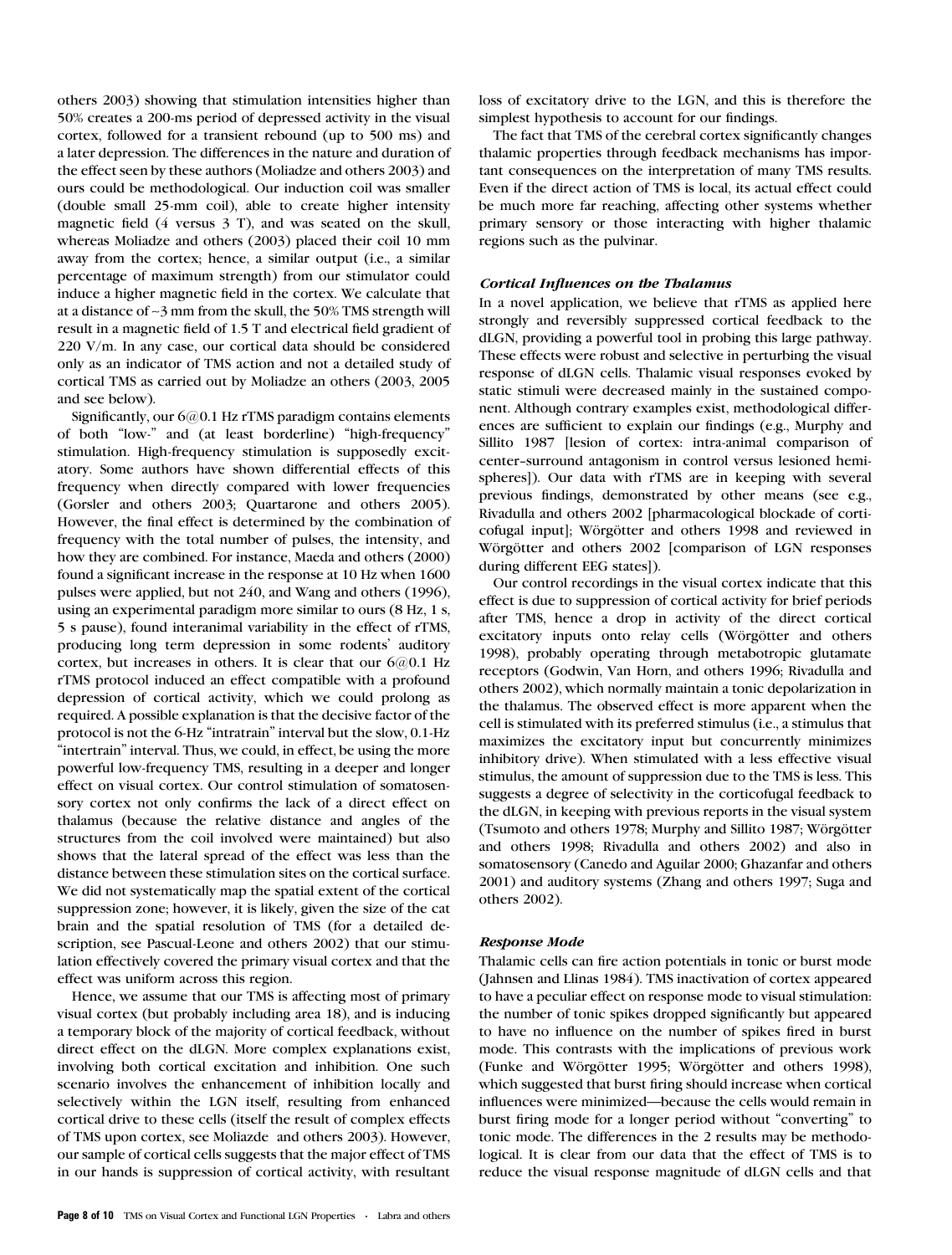this effect is seen in changes to tonic firing. A small reduction in relay cell membrane potential could disproportionately decrease tonic firing without affecting burst firing levels significantly. Burst firing is found primarily at the start of visual responses but may be critical for normal visual function, constituting localized visual ''surprise'' (see Rivadulla and others 2003; Marin and others 2005). Levels of bursting may be controlled by other, noncortical influences, such as modulatory influences from the parabrachium, basal forebrain, and locus coeruleus (all of which may contribute to the results obtained by Funke and Wörgötter 1995; Wörgötter and others 1998) and even the rate of retinal spontaneous and visually elicited activity. Thus, control of burst firing seems much more complex, as recent evidence suggests (Wolfart and others 2005; Bezdudnaya and others 2006), perhaps even utilizing local  $\gamma$ -aminobutyric acid-mediated tonic inhibition (Cope and others 2005).

Our novel use of TMS over the visual cortex here reveals that in normal function there is cortically driven enhancement of thalamic tonic firing. However, levels of burst firing remain unchanged by alterations of cortical input, and it remains open to consideration what the actual role of such bursting is during normal visual function.

#### **Notes**

Grant support provided by Spanish Ministry of Science and Technology (BFI2002-3200). Conflict of Interest: None declared.

Address correspondence to email: jcud@udc.es.

#### References

- Alitto HJ, Weyand TG, Usrey WM. 2005. Distinct properties of stimulusevoked bursts in the lateral geniculate nucleus. J Neurosci 25:514--523
- Amassian VE, Cracco RQ, Maccabee PJ, Cracco JB, Rudell A, Eberle L. 1989. Suppression of visual perception by magnetic coil stimulation of human occipital cortex. Electroencephalogr Clin Neurophysiol 74:458-462.
- Beckers G, Zeki S. 1995. The consequences of inactivating areas V1 and V5 on visual motion perception. Brain 118:49-60.
- Berardelli A, Inghilleri M, Rothwell JC, Romeo S, Curra Gilio F. 1998. Facilitation of muscle evoked responses after repetitive cortical stimulation in man. Exp Brain Res 122:79-84.
- Bezdudnaya T, Cano M, Bereshpolova Y, Stoelzel CR, Alonso JM, Swadlow HA. 2006. Thalamic burst mode and inattention in the awake LGNd. Neuron 49(3):421-32.
- Boroojerdi B, Prager A, Muellbacher W, Cohen LG. 2000. Reduction of human visual cortex excitability using 1 Hz transcranial magnetic stimulation. Neurology 54:1529-1531.
- Canedo A, Aguilar J. 2000. Spatial and cortical influences exerted on cuneothalamic and thalamocortical neurons of the cat. Eur J Neurosci 12:2515-2533.
- Chen R, Classen J, Gerloff C, Celnik P, Wassermann EM, Hallett M, Cohen LG. 1997. Depression of motor cortex excitability by low-frequency transcranial magnetic stimulation. Neurology 48:1398-1403.
- Cleland BG, Dubin MW, Levick WR. 1971. Sustained and transient neurones in the cat's retina and lateral geniculate nucleus. J Physiol 217:473-496.
- Cope DW, Hughes SW, Crunelli V. 2005. GABAA receptor-mediated tonic inhibition in thalamic neurons. J Neurosci 25:11553--11563.
- Cudeiro J, Rivadulla C, Grieve KL. 2000. Visual response augmentation in cat (and macaque) LGN: potentiation by corticofugally mediated gain control in the temporal domain. Eur J Neurosci 12:1135-1144.
- Cudeiro J, Sillito AM. 1996. Spatial frequency tuning of orientationdiscontinuity-sensitive corticofugal feedback to the cat lateral geniculate nucleus. J Physiol 490:481-492.
- Derrington AM, Fuchs AF. 1979. Spatial and temporal properties of X and Y cells in the cat lateral geniculate nucleus. J Physiol 293: 347-364.
- Enroth-Cugell C, Robson JG. 1966. The contrast sensitivity of retinal ganglion cells of the cat. J Physiol 187:517-552.
- Fitzgerald PB, Brown TL, Daskalakis ZJ, Chen R, Kulkarni J. 2002. Intensity-dependent effects of 1 Hz rTMS on human corticospinal excitability. Clin Neurophysiol 113:1136-1141.
- Funke K, Eysel UT. 1992. EEG-dependent modulation of response dynamics of cat dLGN relay cells and the contribution of corticogeniculate feedback. Brain Res 573:217-227.
- Funke K, Wörgötter F. 1995. Temporal structure in the light response of relay cells in the dorsal lateral geniculate nucleus of the cat. J Physiol 485:715--737.
- Gangitano M, Valero-Cabre A, Tormos JM, Mottaghy FM, Romero JR, Pascual-Leone A. 2002. Modulation of input-output curves by low and high frequency repetitive transcranial magnetic stimulation of the motor cortex. Clin Neurophysiol 113:1249-1257.
- Ghazanfar AA, Krupa DJ, Nicolelis MA. 2001. Role of cortical feedback in the receptive field structure and nonlinear response properties of somatosensory thalamic neurons. Exp Brain Res 141:88-100.
- Godwin DW, Van Horn SC, Eriir A, Sesma M, Romano C, Sherman SM. 1996. Ultrastructural localization suggests that retinal and cortical inputs access different metabotropic glutamate receptors in the lateral geniculate nucleus. J Neurosci 16:8181-8192.
- Godwin DW, Vaughan JW, Sherman SM. 1996. Metabotropic glutamate receptors switch visual response mode of lateral geniculate nucleus cells from burst to tonic. J Neurophysiol 76:1800-1816.
- Gorsler A, Baumer T, Weiller C, Munchau A, Liepert J. 2003. Interhemispheric effects of high and low frequency rTMS in healthy humans. Clin Neurophysiol 114:1800-1807.
- Guido W, Lu SM, Sherman SM. 1992. Relative contributions of burst and tonic responses to the receptive field properties of lateral geniculate neurons in the cat. J Neurophysiol 68:2199-2211.
- Guido W, Lu SM, Vaughan JW, Godwin DW, Sherman SM. 1995. Receiver operating characteristic (ROC) analysis of neurons in the cat's lateral geniculate nucleus during tonic and burst response mode. Vis Neurosci 12:723--741.
- Guido W, Weyand T. 1995. Burst responses in thalamic relay cells of the awake behaving cat. J Neurophysiol 74:1782-1786.
- Jahnsen H, Llinas R. 1984. Electrophysiological properties of guinea pig thalamic neurones: an in vitro study. J Physiol 349:205-226.
- Juan CH, Walsh V. 2003. Feedback to V1: a reverse hierarchy in vision. Exp Brain Res 150:259-263.
- Kalil RE, Chase R. 1970. Corticofugal influence on activity of lateral geniculate neurons in the cat. J Neurophysiol 33:459-474.
- Kujirai T, Caramia MD, Rothwell JC, Day BL, Thompson PD, Ferbert A, Wroe S, Asselman P, Marsden CD. 1993. Corticocortical inhibition in human motor cortex. J Physiol 471:501-519.
- Lu SM, Guido W, Sherman SM. 1992. Effects of membrane voltage on receptive field properties of lateral geniculate neurons in the cat: contributions of the low-threshold  $Ca^{2+}$  conductance. J Neurophysiol 68:2185-2198.
- Maccabee PJ, Amassian VE, Cracco RQ, Cracco JB, Rudell AP, Eberle LP, Zemon V. 1991. Magnetic coil stimulation of human visual cortex: studies of perception. Electroencephalogr Clin Neurophysiol 43(Suppl):111--120.
- Maeda F, Keenan JP, Tormos JM, Topka H, Pascual-Leone A. 2000. Interindividual variability of the modulatory effects of repetitive transcranial magnetic stimulation on cortical excitability. Exp Brain Res 133:425-430.
- Marin G, Mpdozis J, Sentis E, Ossandon T, Letelier JC. 2005. Oscillatory Bursts in the optic tectum of birds represent re-entrant signals from the nucleus isthmi pars parvocellularis. J Neurosci 25(30): 7081--7089.
- McClurkin JW, Marrocco RT. 1984. Visual cortical input alters spatial tuning in monkey lateral geniculate nucleus cells. J Physiol 348:135--152.
- Merabet LB, Theoret H, Pascual-Leone A. 2003. Transcranial magnetic stimulation as an investigative tool in the study of visual function. Optom Vis Sci 80:356-368.